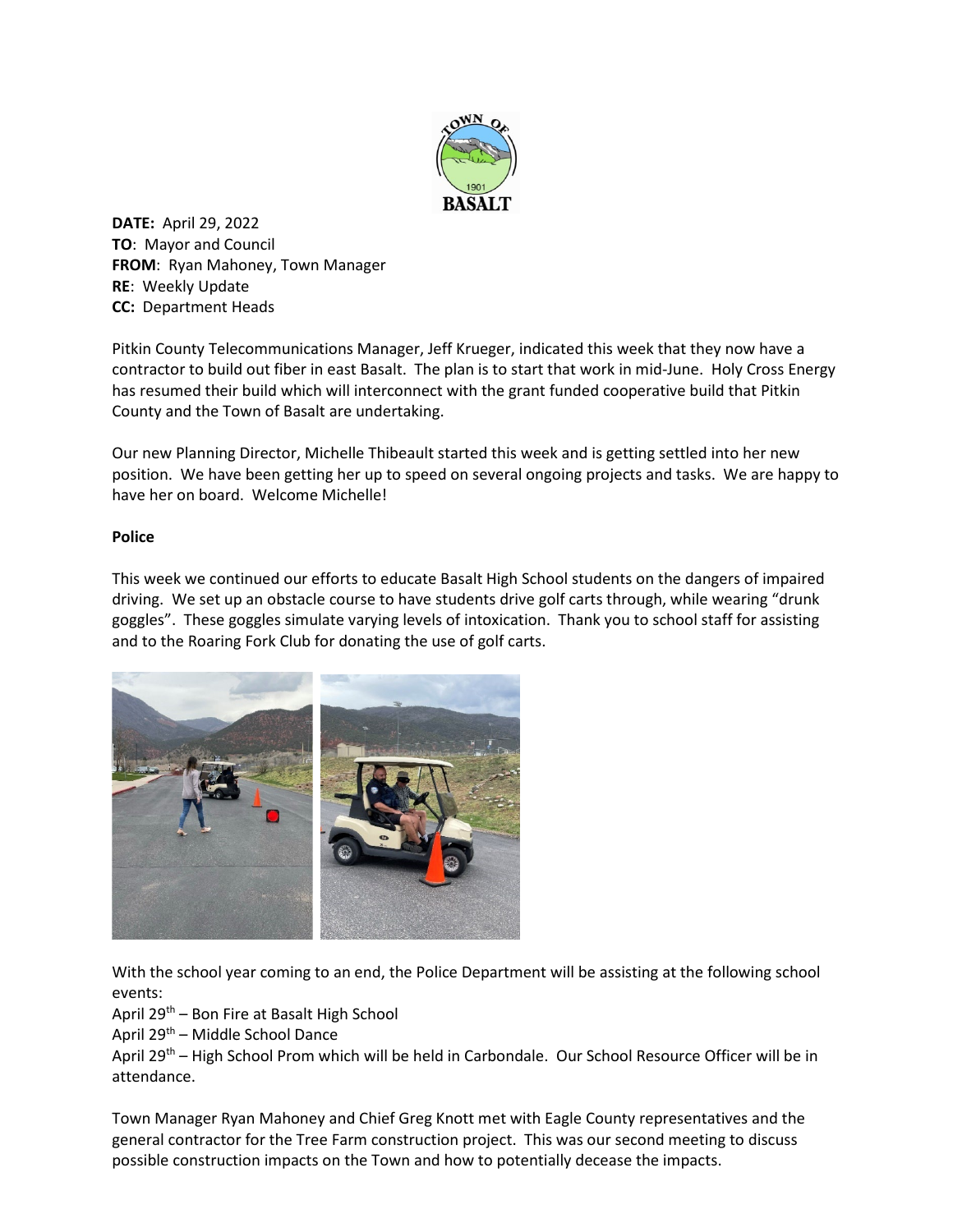Next week, Chief Knott and other chiefs from across the United States will be attending the Federal Bureau of Investigations National Command Course. Chief Knott was nominated by the Colorado FBI Agent in Charge. This is only the second time this training has been offered. The weeklong training will be held in Quantico, Virginia. All costs for the training are being paid for by the FBI.

## **Public Works**

Public Works worked with the Building and Administrative staff to start on the remodel of the town hall kitchen. Demolition, wiring, construction, and paint is ongoing and will soon be complete. The goal is to have the kitchen finished by next week.

The new water main in the River Park was put into service this week. The main had to be highly chlorinated and allowed to make contact with the pipe and water. Then the highly chlorinated water is removed, and a water sample is taken to a lab to check for any biological residuals. Once the water sample has cleared, staff preforms a pressure test and if that passes then the new line is connected to the existing main.

The contractor that was doing crack seal work on the Town's streets is finished. The crack seal process is part of our annual maintenance program. Hot tar poured into cracks by the contractor is done to help keep water out and prevent the freeze/thaw cycle from doing damage.

The Town Engineer and Public Works preformed a wal-through with the contractor this week on the 1A initial phase of the new Public Works property. Everything checked out with minor adjustments suggested. The second phase of the work 1B will begin shortly after the Engineer and Public Works supply more information to the contractor.

## **Planning**

**Basalt Center Circle Application –** The Applicant has submitted a final plan application and Staff has referred it out to the Town's referral agencies for review.

**Basalt River Park Improvements** – Walters Inc. has wrapped up their work on Phase I of Basalt River Park. The architects on the bandshell and bus station/restroom continue to work on the designs for those elements of the park. POST reviewed the draft designs for the bandshell, misting feature, and bus shelter/restroom and provided feedback at their meeting on March 23rd. Staff put out an RFP for the Phase II installation and Town Council approved a contract with Rocky Mountain Custom Landscapes at the April 12<sup>th</sup> meeting. Staff went to Council this week for the approval of ID Sculptures contract for the misting feature. Work on Phase II of the Basalt River Park should begin in the next week or two.

**Midland Avenue Streetscape Project** –Staff is meeting weekly with the Connect One Design Team and Stutsman-Gerbaz. The design team met with BPAC on April  $7<sup>th</sup>$  to gain comments on the project. There was a pop-up booth seeking public input located on Codger's Corner the first week in April. The design team held a three-day charrette on April 18-20th and met with a variety of stakeholders in conducting the charette. The design team and Planning Staff once again met with Police Department and Roaring Fork Fire and Rescue Authority representatives to discuss their parameters on the project, as well as Eagle and Pitkin County's Road and Bridge Departments. A community survey was also posted on the website to gain further input from the community on the project, but it has ended and the data has been collected. The Design Team is currently working on the development of 3 conceptual plans which will be presented